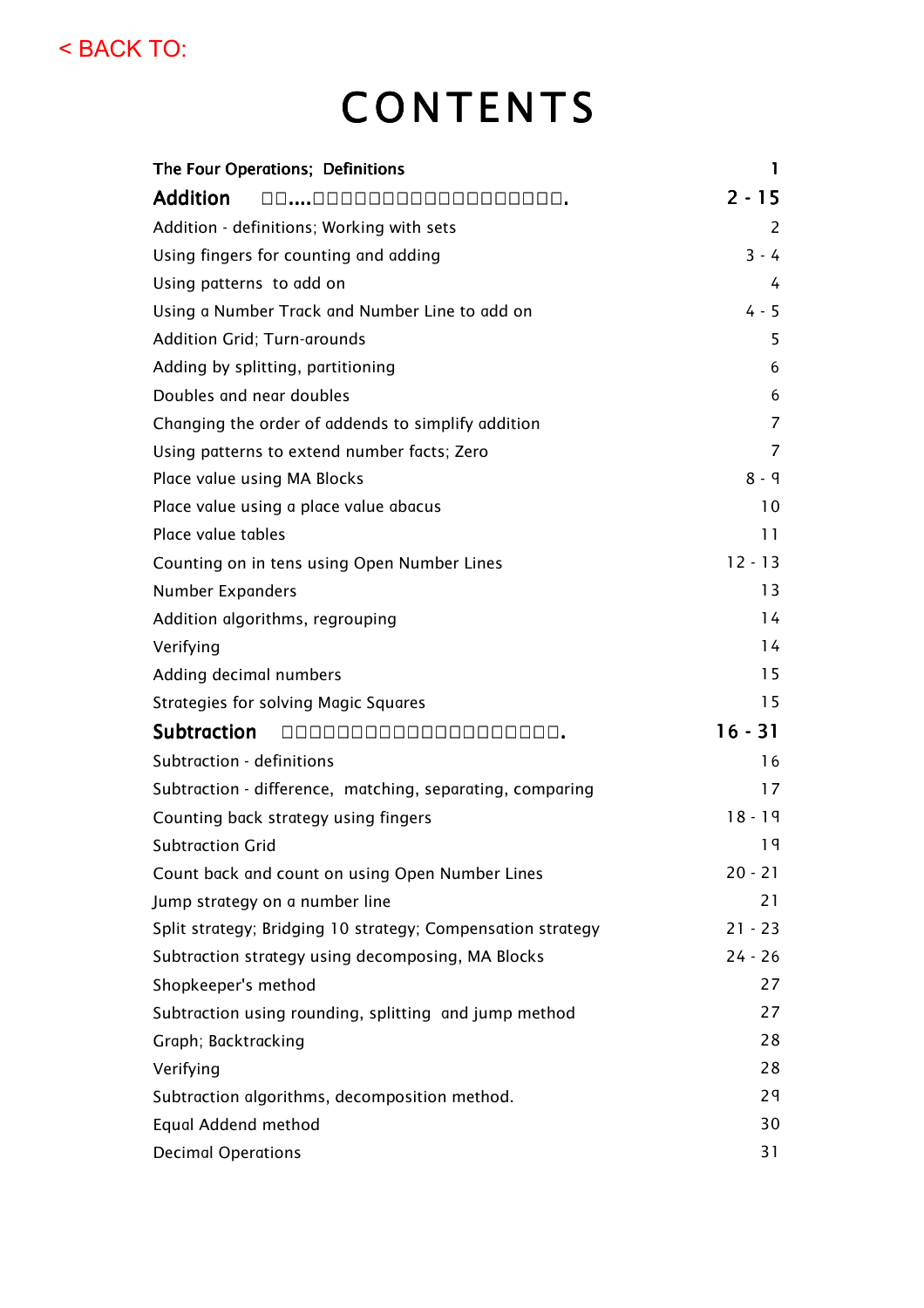| <b>Multiplication</b>                                                | <br>$32 - 61$ |
|----------------------------------------------------------------------|---------------|
| Multiplication - definitions                                         | $32 - 33$     |
| Counting on in multiples using - abacus, sets, number track and line | $34 - 35$     |
| Counting on in multiples using fingers                               | $36 - 37$     |
| <b>Multiplication Grid</b>                                           | 37            |
| Multiplication based on multiples of 10 (MAB)                        | $38 - 39$     |
| Place value; Expanded notation                                       | 40            |
| Patterns of multiples                                                | $41 - 44$     |
| Patterns of doubles                                                  | 42            |
| Number facts based on patterns of multiples                          | 45            |
| Using fingers for multiples of 9                                     | 46            |
| Square numbers; Square number patterns                               | $47 - 48$     |
| Odd and Even numbers                                                 | 48            |
| Prime and Composite numbers                                          | 49            |
| Prime factors; Factor trees                                          | 50            |
| Strategies to simplify multiplying                                   | $51 - 53$     |
| Open multiplication                                                  | 54            |
| Balancing multiplication; Working backward                           | 54            |
| Estimation; Approximation; Rounding off                              | $55 - 56$     |
| Multiplication algorithms                                            | $57 - 60$     |
| Using fingers to solve multiplication algorithms                     | 58            |
| Using a line of multiples to solve multiplication algorithms         | 59            |
| Multiplication by a decimal number                                   | 61            |
| <b>Division</b>                                                      | <br>$62 - 76$ |
| Definitions                                                          | 62            |
| Division using Abacus, Sets, Sequence of multiples, Number Track     | 63            |
| Division using fingers                                               | $64 - 65$     |
| Division as a repeated subtraction                                   | 66            |
| Division algorithms - short division                                 | 67            |
| Division algorithms - long division                                  | 67            |
| Algorithms with decimal points                                       | $67 - 68$     |
| Using Open Number Lines to solve division problems                   | $69 - 70$     |
| Verifying multiplication and division algorithms.                    | 70            |
| Missing numbers in division algorithms; Open division problems       | 71            |
| Strategies to solve division algorithms                              | $72 - 74$     |
| Test for divisibility                                                | 75            |
| Working with 0 and 1                                                 | 76            |
| Order of operations                                                  | 76            |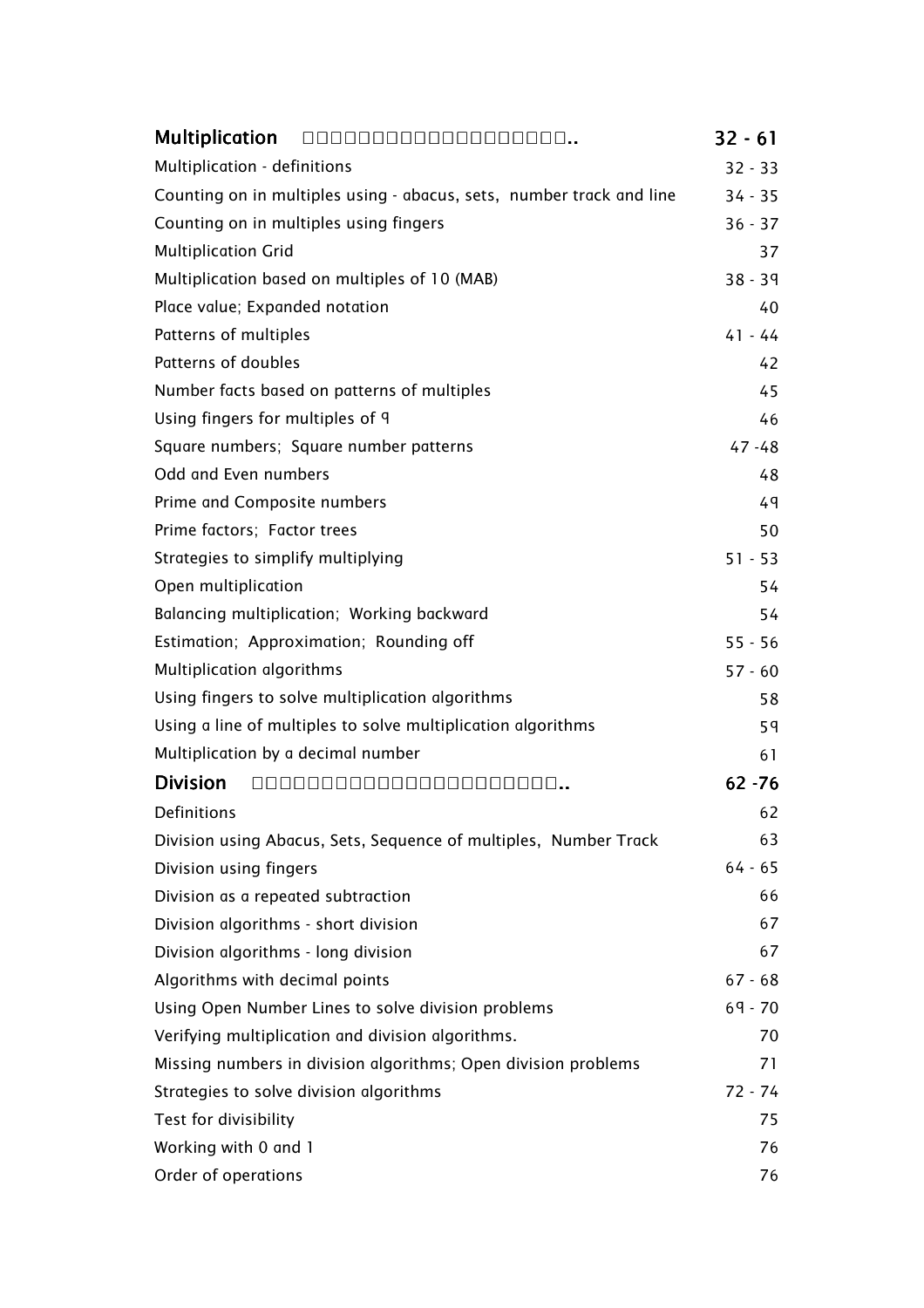# The Four Operations

#### The Four Operations and their signs.





Addition is the process of putting numbers together to find out how many are there altogether.

Subtraction is the opposite process, taking away one number from another to find the difference.

Multiplication is a shorter way of repeated addition.

Division is the inverse of multiplication. Division could be explained as repeated subtraction.

1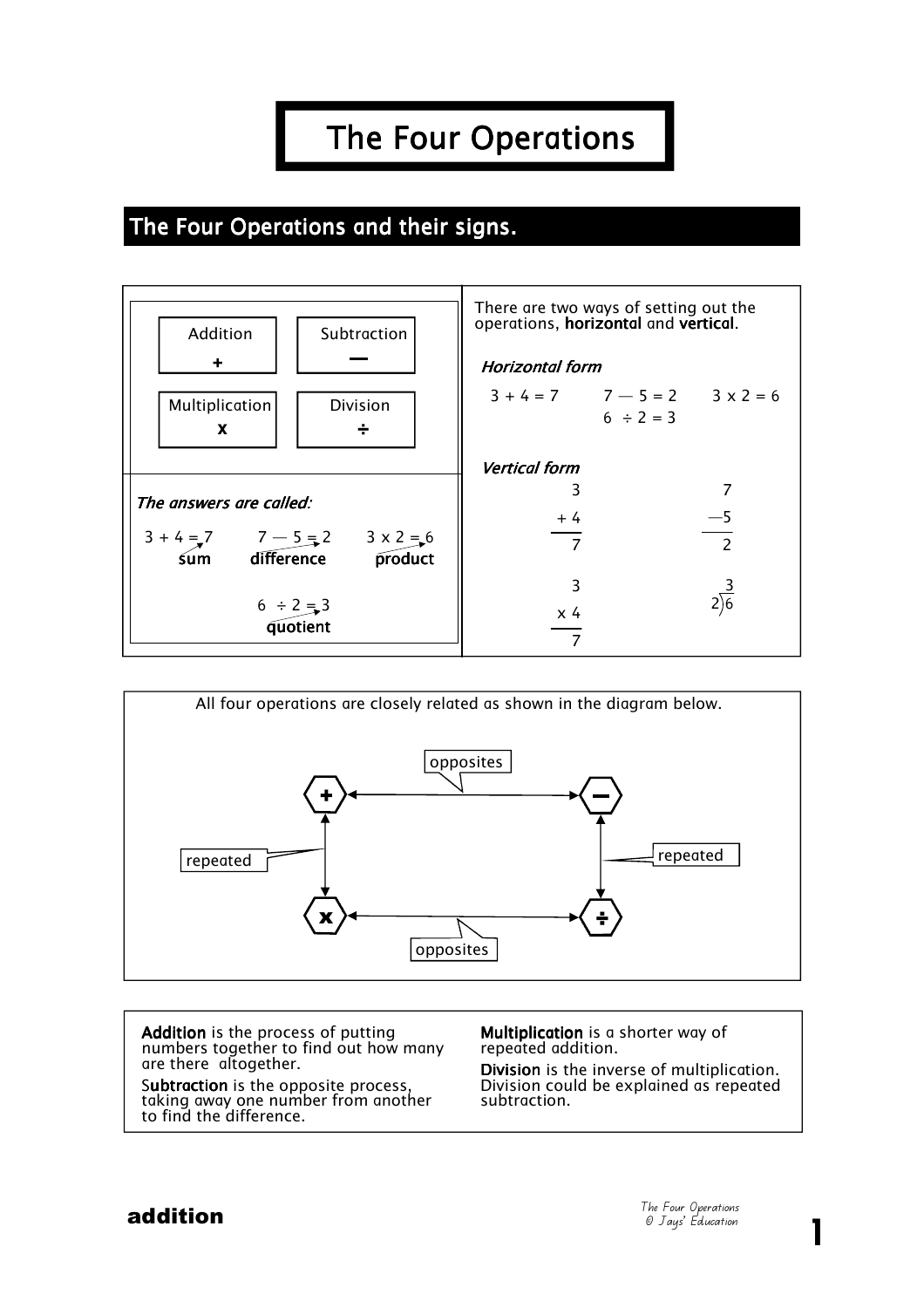## Adding single digit numbers with answers larger then 10.



| Using doubles and near doubles.                     |                   |                    |                |  |  |  |  |  |  |
|-----------------------------------------------------|-------------------|--------------------|----------------|--|--|--|--|--|--|
|                                                     |                   |                    |                |  |  |  |  |  |  |
| Learn and memorise<br>doubles.                      | $2 + 2 = 4$       | $5 + 5 = 10$       | $8 + 8 = 16$   |  |  |  |  |  |  |
|                                                     | $3 + 3 = 6$       | $6 + 6 = 12$       | $9 + 9 = 18$   |  |  |  |  |  |  |
|                                                     | $4 + 4 = 8$       | $7 + 7 = 14$       | $10 + 10 = 20$ |  |  |  |  |  |  |
| Spot the <b>doubles</b> and<br>use them to simplify | $3 + 4 = 7$       |                    | $6 + 8 = 14$   |  |  |  |  |  |  |
| the addition.                                       | $(3 + 3) + 1 = 7$ | $(6 + 6) + 2 = 14$ |                |  |  |  |  |  |  |
|                                                     | $4 + 5 = 9$       | $7 + 9 = 16$       |                |  |  |  |  |  |  |
|                                                     | $(4 + 4) + 1 = 9$ | $(7 + 7) + 2 = 16$ |                |  |  |  |  |  |  |

### Partitioning - splitting numbers into tens and ones.

6

The Four Operations<br>© Jays' Education **and the Contract of Contract of Contract of Contract of Contract of Contract of Contract of Contract of Contract of The Superintensity of The Superintensity of The Superintensity of**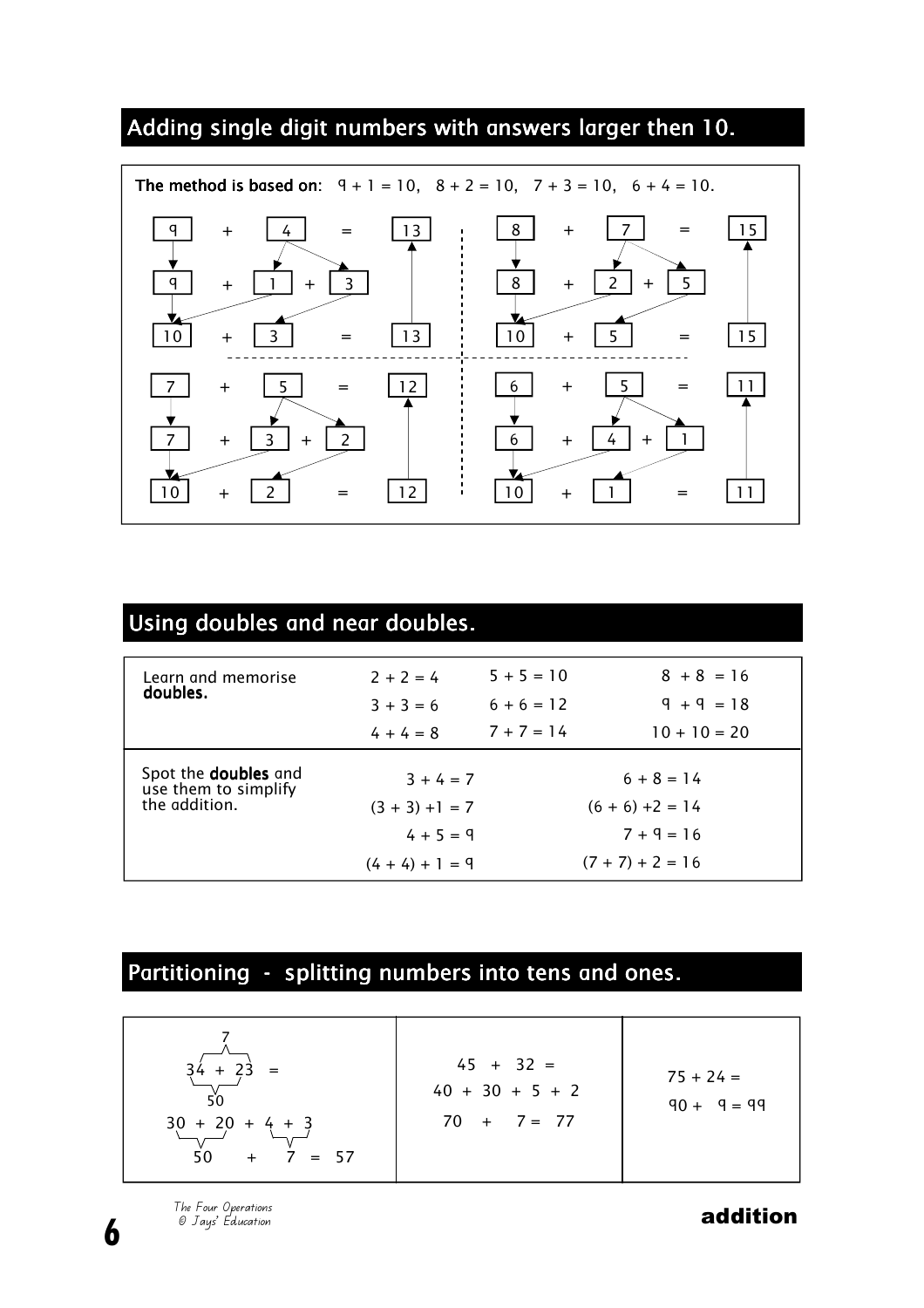#### Subtraction methods.

|                     | There are 3 easy ways to work out<br>differences like this: $56 - 9$ | 3 <sup>rd</sup> way<br>4. |
|---------------------|----------------------------------------------------------------------|---------------------------|
|                     | $1^{st}$ wav 56 - 6 - 3 = 47                                         | 4,80<br>$-$ 9             |
| 2 <sup>nd</sup> way | $56 - 10 + 1 = 47$                                                   | 47                        |

#### Subtracting multiples of 10 from multi digit numbers.



#### Relationship between addition and subtraction.

| $8 + 5 = 13$ |  |  |
|--------------|--|--|
| $13 - 8 = 5$ |  |  |
| $13 - 5 = 8$ |  |  |



#### How much more or less?



subtraction

The Four Operations © Jays' Education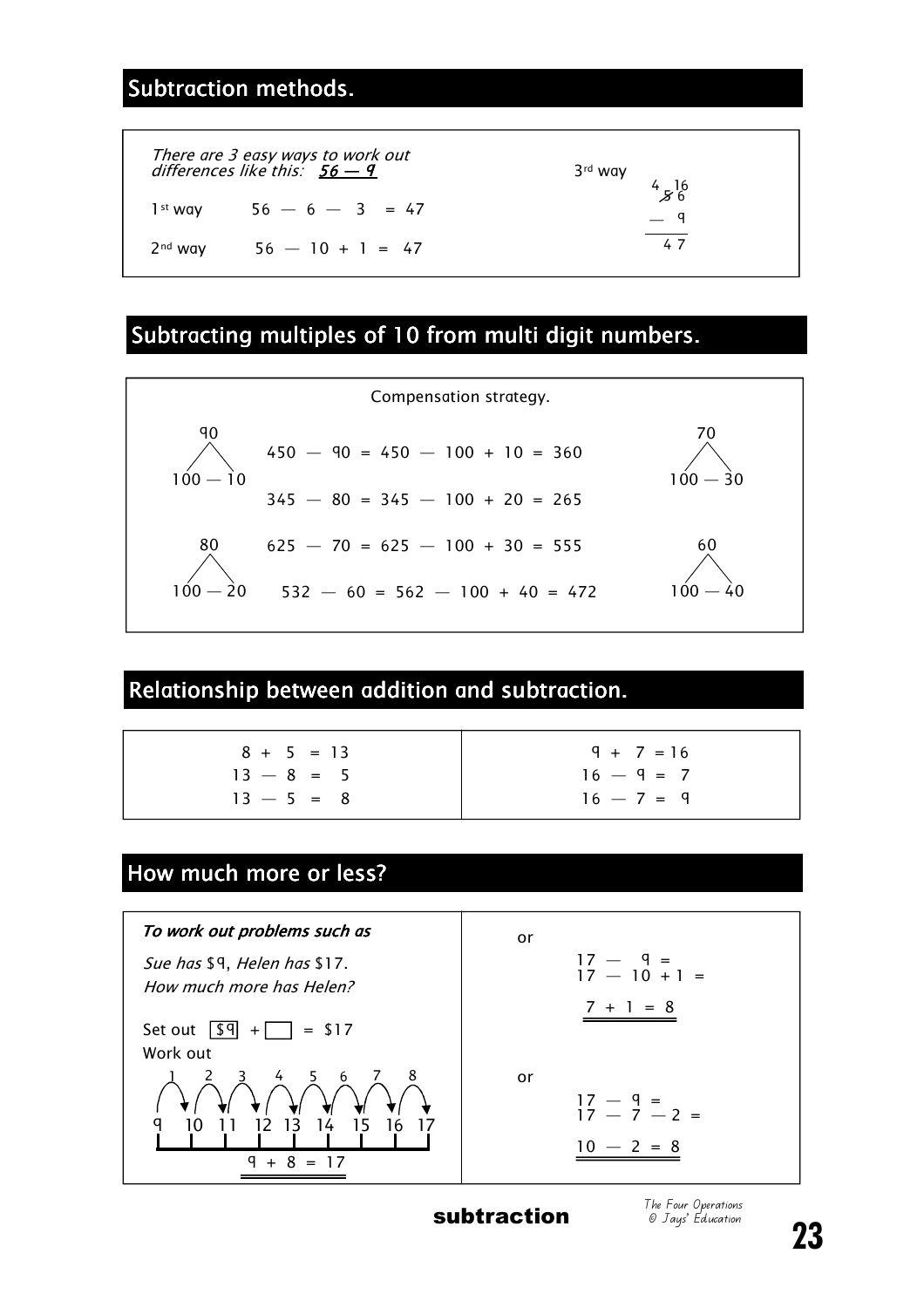#### Counting on in multiples using a number track.

|                                                                   |  | $4 \mid 5$ |  |   |  |     | $8$   $\bullet$   10 |  | 11   10   13   14   1                           |  |  |       | 16 17 10 19 |  |
|-------------------------------------------------------------------|--|------------|--|---|--|-----|----------------------|--|-------------------------------------------------|--|--|-------|-------------|--|
|                                                                   |  |            |  |   |  |     |                      |  |                                                 |  |  |       |             |  |
|                                                                   |  |            |  |   |  |     |                      |  | 7   8   X   10   11   X   13   14   X   16   17 |  |  |       |             |  |
|                                                                   |  |            |  |   |  |     |                      |  |                                                 |  |  |       |             |  |
|                                                                   |  |            |  | 6 |  | (8) |                      |  | $9$   10   11   (12)   13   14   15   (16)   17 |  |  | 18 19 |             |  |
| Mark the multiples using fingers, counters, crosses, circles etc. |  |            |  |   |  |     |                      |  |                                                 |  |  |       |             |  |

### Writing multiples on number lines.



# Counting on in multiples using cards. 2  $1$  4  $1$  6  $1$  8  $1$  10  $1$  12  $1$  14  $1$  16  $1$  18  $1$  20 4 | | 8 | | 12 | | 16 | | 20 | | 24 | | 28 | | 32 | | 36 | | 40 8 1 16 1 24 1 32 1 40 1 48 1 56 1 64 1 72 1 80 5 1 10 1 15 1 20 1 25 1 30 1 35 1 40 1 45 1 50  $10 \mid 20 \mid 30 \mid 40 \mid 50 \mid 60 \mid 70 \mid 80 \mid 90 \mid 100$  $3$   $6$   $9$   $12$   $12$   $15$   $13$   $12$   $12$   $24$   $12$ 6 1 12 1 18 1 24 1 30 1 36 1 42 1 48 1 54 1 60

**multiplication**<br> **multiplication**